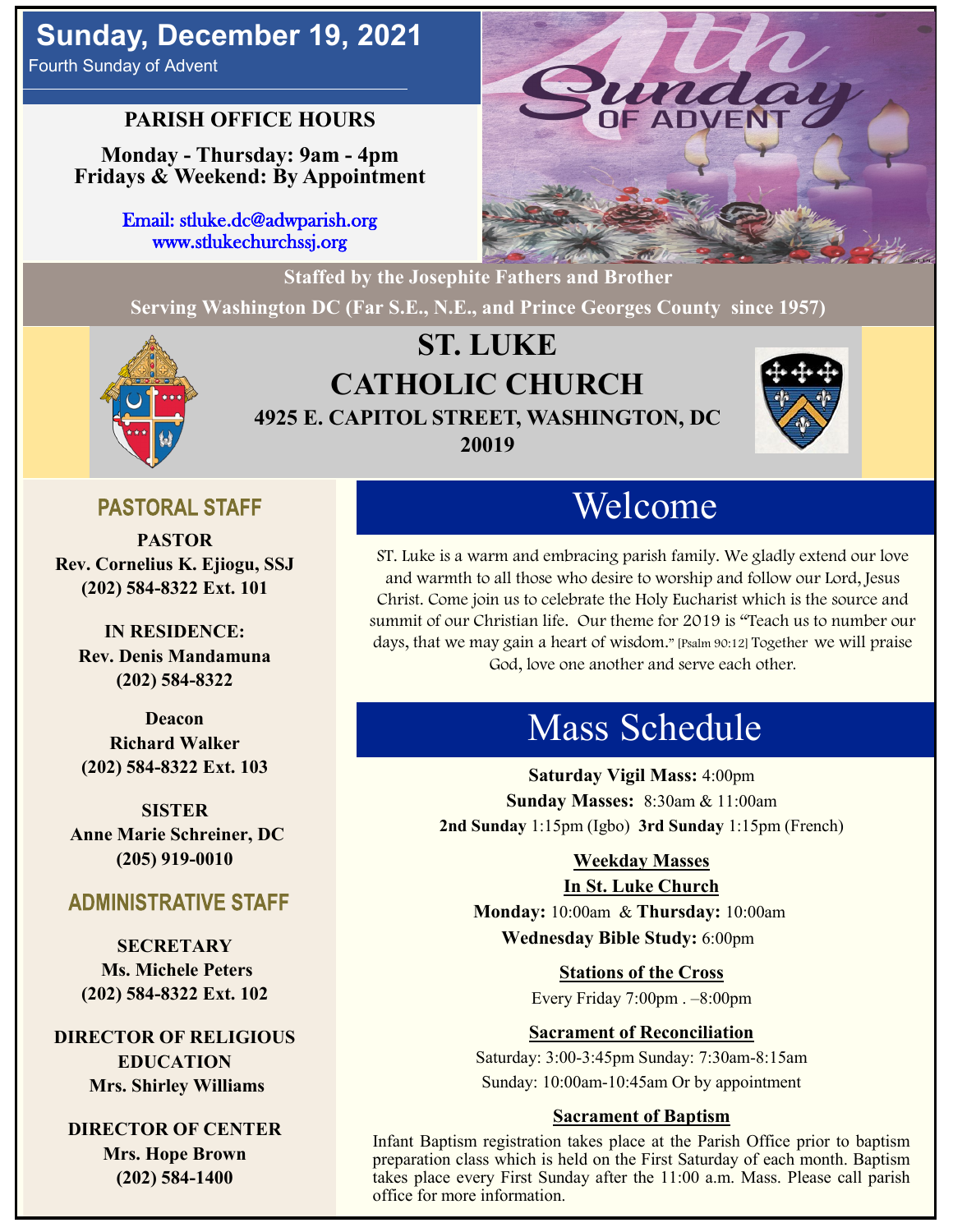**Fourth Sunday of Advent Sunday, December 19, 2021**

# PASTOR'S CORNER

#### What Is the Candle of Love and the Christ Candle for Advent? Week 4

 As a reminder for our candles of advent series, we've covered the different candles the church lights weekly, starting with the first week in December, and leading up to the week of Christmas. Churches will typically adorn an [Advent wreath](https://www.christianity.com/wiki/holidays/advent-wreath-meaning-of-advent-candles.html) during December. Four candles decorate the outer edges of the wreath, and one white candle sits in the middle. The church will light one of the candles each week, and on Christmas Eve or Christmas Day, will light the candles in the center. These candles remind us of the attributes of God we use during our anticipation of Christ's coming: his first coming for Christmas and his long-awaited second coming. As a summary, these were the past few candles of Advent:

[The Candle of Hope -](https://www.christianity.com/wiki/holidays/what-is-the-candle-of-hope-for-advent-week-1.html) Week 1

[The Candle of Peace -](https://www.christianity.com/wiki/holidays/what-is-the-candle-of-peace-for-advent-week-2.html) Week 2

[The Candle of Joy -](https://www.christianity.com/wiki/holidays/what-is-the-candle-of-joy-for-advent-week-3.html) Week 3

 In the final week of Advent, churches will light two candles. We'll discuss the fourth and fifth Advent candles in this article: the candle of love and the Christ candle. What Is the Candle of Love? Before we dive into this, we should keep in mind, some church traditions vary on which candle goes on which Sunday. Some may light the "love candle" on the second Sunday of Advent instead of the fourth. Others have lit the candle of Peace on the fourth week of Advent instead of the candle of love. Or, as stated in [this article,](https://www.crosswalk.com/special-coverage/christmas-and-advent/advent-wreath-candles-understanding-the-meaning-history-tradition.html) some churches will light a candle of faith on the second Sunday instead of a candle of peace. No matter what the church tradition, we can assuredly know that virtues such as love, hope, peace, joy, and faith are important in the Christmas story as well as in our daily walk with Christ.

 Whichever we celebrate on whatever Sunday of Advent, we know all of them are important hallmarks of the Christian faith and journey. With that being said, let's dive into the symbolism of the love candle. Otherwise known as the Angel candle, this candle can represent purity. We see the other candles representing a part of the Christmas story in addition to virtues.

Week One - The [prophecies](https://www.christianity.com/wiki/christian-terms/what-is-prophecy-meaning-of-prophesy.html) about the coming Messiah

Week Two - Bethlehem, Jesus' birthplace

Week Three - The shepherds who came to see Jesus

Week Four - The angels who proclaimed the good news of Jesus' birth to the shepherds

 Love, as [stated in this article,](http://www.rayfowler.org/sermons/five-candles-at-christmas/advent-candle-of-love/) plays a vital role in the Christmas story. Because of Joseph's love for Mary, he didn't stone her when he found out she was pregnant with what he thought was a child out of wedlock with another man ([Matthew 1:18-19\)](http://www.christianity.com/bible/search/?ver=niv&q=matthew+1%3a18-19). Mary has a natural motherly love for Jesus, and ultimately, we see God's love for everyone by sending his son for us [\(John 3:16\)](http://www.christianity.com/bible/search/?ver=niv&q=john+3:16). Jesus focused on preaching love throughout his ministry. Two of his greatest commands involve love: Love God, love your neighbor [\(Matthew 22:36-40\)](http://www.christianity.com/bible/search/?ver=niv&q=matthew+22%3a36-40). Love is the greatest of all the virtues on the Advent wreath and encompasses Jesus' entire purpose for being on earth ([1 Corinthians 13:13\)](http://www.christianity.com/bible/search/?ver=niv&q=1+corinthians+13:13).

Culled from https://www.christianity.com/wiki/holidays/what-is-thecandle-of-love-and-the-christ-candle-for-advent-week-4.html

#### Reflection for fourth Sunday of advent

 St. Augustine tells us that a "Christian is a mind through which Christ thinks, a heart through which Christ loves, a voice through which Christ speaks and a hand through which Christ helps." As we look around and out at the world, we do not have to search too far before we come face to face with inequity and injustice. There is so much unfairness, prejudice, anger, hatred, violence, and want. The stories of human heartache, people being hurt, deprived of life's necessities, loneliness, and sickness are far too commonplace. For many of the world's ills, the vices of greed, lust, pride, gluttony, and jealousy are clearly among the more significant root causes.

 Why doesn't God just step in and fix this mess? After all, God created this world, and one would hope that he would step up and take some measure of responsibility for it! Once we sit with this thinking for a while, we can begin to realize just how flawed it really is. God did take responsibility and God did fix the problem! God sent us Jesus Christ as the divine solution to the world's ills. It is not God who has shirked responsibility, we have. We are the ones who continually fail to set our own personal needs, wants, and securities aside so that One more powerful than us can use us.

 Mary had to set her needs aside in order for the Son of God to come into the world. Put simply, Mary listened and believed. Having opened herself to being an instrument of the Divine, God could use her as his mind, heart, voice, and hand. She became God's vessel so that God's greatness could reach the ends of the earth and peace could come upon the world. God's fix for the world's difficulties is you and me.

 We are the ones who confess that Jesus Christ came into the world as the Son of God, the Prince of Peace, and herald of justice. All we have to do is believe, as did Mary, that what has been spoken to us by the Lord will be fulfilled. Then, we can step aside and be the Christians we claim to be. What a difference it would make if every person who professed to be Christian truly understood that their one and only vocation is to be God's instrument. What a beautiful, equitable, and just world it would be.

Liturgical Publications 2015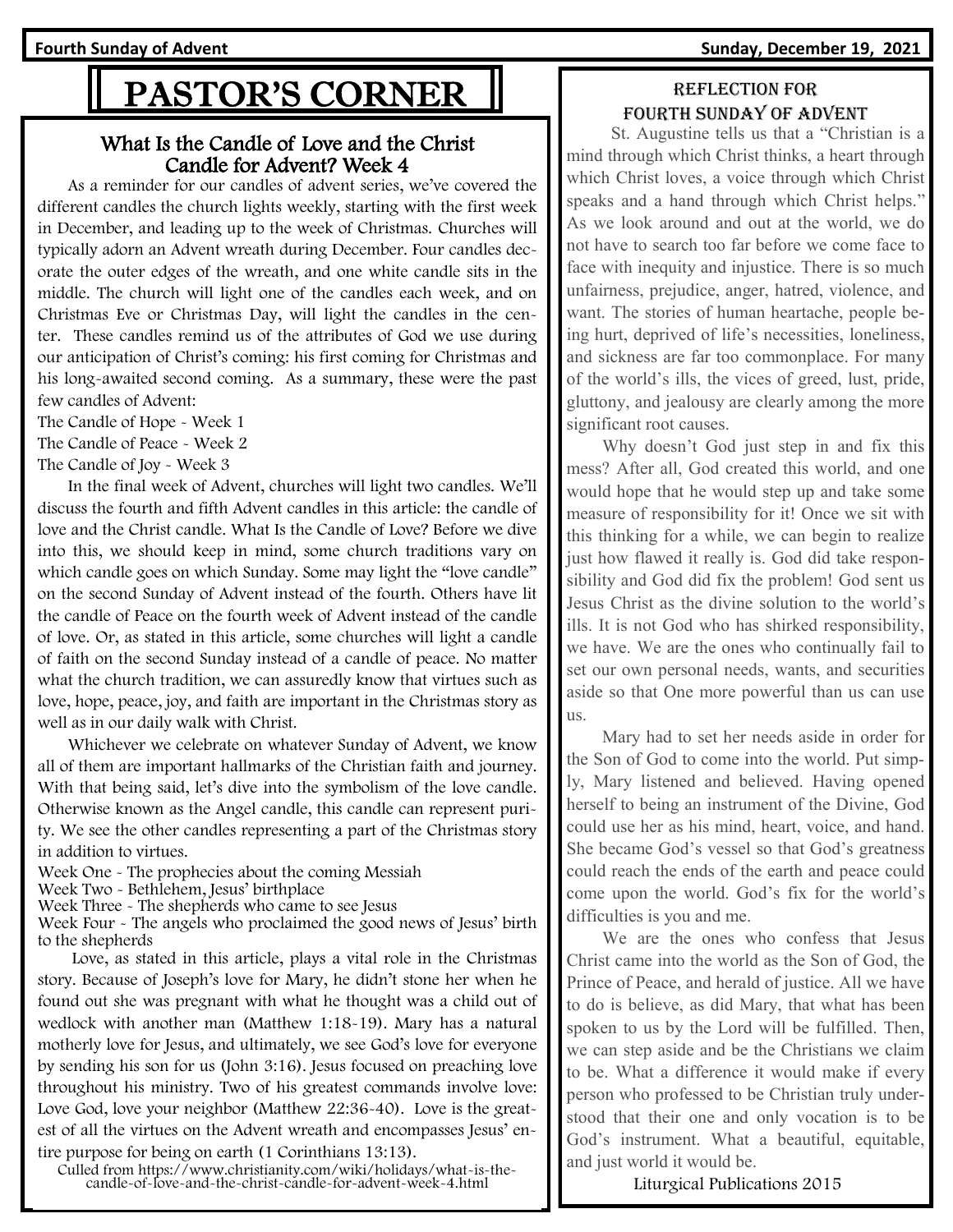#### Fourth Sunday of Advent **Sunday of Advent** Sunday, December 19, 2021

#### HAPPY BIRTHDAY/ANNIVERSARY

We would like to wish a wonderful happy birthday to Marlene J. Patterson, Earnest E. Payton. Crawley Easely, Westley Douglas I, Jamari Davis, James Queen and Cynthia Banks. Also, a wonderful wedding anniversary to Mr. & Mrs. Earnest E. & Iris O. Payton.

## MAY THE JOY OF THE LORD

## BE YOU STRENGTH!!!

# Church Support

Please consider making a donation to support our parish during this trying times. You may Drop off or mail your gifts to the parish. You may give online through our website: [http:www.stlukechurchssj.org/](http://www.stlukechurchssj.org/) And clicking on the donate button.

You may also **TEXT**: 202-335-3116

| Readings for the week of December 19, 2021                                                                          |                                                                                                      |
|---------------------------------------------------------------------------------------------------------------------|------------------------------------------------------------------------------------------------------|
| Sunday:<br>10:5-10/Luke 1:39-45                                                                                     | Micah 5:1-4a/Psalms 80:2-3, 15-16, 18-19 [4]/Hebrews                                                 |
| <b>Monday:</b><br>-38                                                                                               | Isaiah 7:10-14/Psalms 24:1-2, 3-4ab, 5-6 [cf. 7c and 10b]/Luke 1:26                                  |
| 20-21 [1a; 3a]/Luke 1:39-45                                                                                         | <b>Tuesday:</b> Song of Songs $2:8-14$ or Zephaniah $3:14-18a/Psalms$ $33:2-3$ , $11-12$ ,           |
| Wednesday:<br>1a]/Luke 1:46-56                                                                                      | 1 Samuel 1:24-28/1 Samuel 2:1, 4-5, 6-7, 8abcd [cf.                                                  |
| 21:28]/Luke 1:57-66                                                                                                 | Thursday: Maachil 3:1-4, 23-24/Psalms 25:4-5ab, 8-9, 10 and 14 [cf. Luke]                            |
| Friday:<br>3, 4-5, 27 and 29 [2]/Luke 1:67-79                                                                       | <i>Morning: 2 Samuel 7:1-5, 8b-12, 14a, 16/Psalms 89:2-</i>                                          |
| Saturday: Vigil: Isaiah 62:1-5/Psalms 89:4-5, 16-17, 27, 29 [2a]/Acts 13:16-<br>17, 22-25/Matthew 1:1-25 or 1:18-25 |                                                                                                      |
|                                                                                                                     | Night: Isaiah 9:1-6/Psalms 96:1-2, 2-3, 11-12, 13 [Luke<br>2:11]/Titus 2:11-14/Luke 2:1-14           |
| 7/Luke 2:15-20                                                                                                      | Dawn: Isaish 62:11-12/Psalms 97:1, 6, 11-12/Titus 3:4-                                               |
|                                                                                                                     | Day: Isaish 52:7-10/Psalms 98:1, 2-3, 3-4, 5-6 [3c]/<br>Hebrews 1:1-6/John 1:1-18 or 1:1-5, 9-14     |
| <b>Next Sunday:</b>                                                                                                 | Sirach 3:2-6, 12-14/Psalms 128:1-2, 3, 4-5 [cf. 1]/<br>Colossians 3:12-21 or 3:12-17/Luke 2:41-52 or |
|                                                                                                                     | 1 Samuel 1:20-22, 24-28/Psalms 84:2-3, 5-6, 9-10 [cf.<br>5a]/1 John 3:1-2, 21-24/Luke 2:41-52        |
|                                                                                                                     |                                                                                                      |
| WEEKLY MASS<br><b>Monday 12/20</b><br>Fternal renose of the                                                         | Thursday 12/23<br>Eternal repose of the<br>soul of Theresa N.<br>Travis+++ by Hilda                  |

**Monday 12/20 Eternal repose of the soul of Arlene Canty+++ by Family**

**Friday 12/24 Late Advent Weekday**

**McDougald**

**Tuesday 12/21 St. Peter**

**Wednesday 12/22 Late Advent Weekday**

Leroy Sandifer

**Saturday 12/25 The Nativity of the Lord**

## Pray for the Sick & Shut-In of Our Parish

Barbara Barnes Blanche Bourm Barbara Batts Tanisha Bennett Tammy Berry Ruth Bundy Beatrice Carroll Melinda Conrad-Brown Edith Cornish Aniceto Charles Patricia Chase Valene Chemoo Joyce Cristwell Alvera Dance Iyana Davage

Lamont Diggs, Sr. Crawley Easely Marita C. Edelin Kimbolyn Flowers Anthony Flowers Tina Garvin Florence Hall Steve Halle Chris Hawkins Charlene Haywood Brenda Henson James Holley Rudolph Holley James Hughes Melvin Jamison Mary Ann Johnson

David & Keisha Jones Dawn Lattimer Lawrence Lee Maria A. Logan Bernadette Mahoney Doreene Mahoney Barbara Mallory Doris McCannon Alice L. Montague Veronica Murray David Neal Florence Patterson Marlene Patterson Silvia Perry Doreene Redd Corley Redd

Betty Smith Kayla Tatum Rolland Taylor Gloria Thompson-Price James F. Thompson, Jr. Matthew Thompson Barbara B. Tyler Wayne A. Wallace Marquita Ward Shiela Washington Steven Washington Cecelia Williams Wellington Waters Dolores Woodard, Jr. Harold Woodard, Sr.

St Luke military families.

All the Homeless men and women in our community.

Please pray for all those who are sick but have no one to pray for them